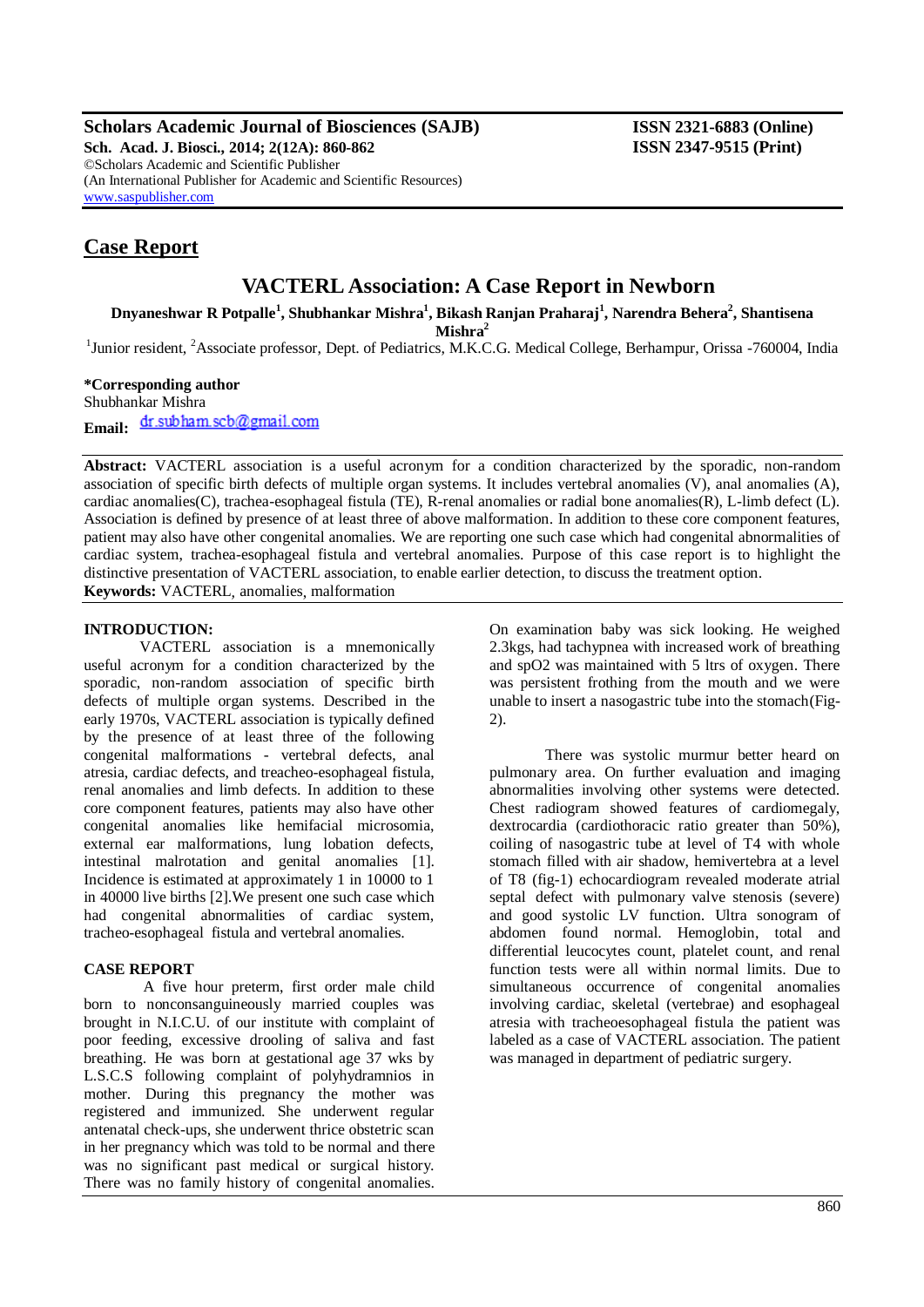

**Fig-1: xray showing dextrocardia, abdominal distention, hemivertebra**



**Fig-2: neonate with frothing from mouth, NG tube partially inserted**

## **DISCUSSION**

VACTERL association is a mnemonically useful acronym for a condition characterized by the sporadic, non-random association of specific birth defects in structures derived from the embryonic mesoderm. Each letter in VACTERL represents the first letter of one of the more common findings seen in affected cases. VACTERL association was first reported by Corcora et al. in 1975, [3] but only 1.0% of such cases present the full range of anomalies[4]. For getting labeled as VACTERL, there should be at least three out of the following seven findings[5].

**V - Vertebral anomalies:** Vertebral anomalies usually consist of hypoplastic(small) vertebrae or hemivertebra (where only one half of the bone is formed). About 70 percent of patients with VACTERL association will have vertebral anomalies. In early life these anomalies rarely cause any difficulties, although the presence of these defects on a chest x-ray may alert the physician to other defects associated with VACTERL. Later in life, these vertebral anomalies may put the child at risk for developing scoliosis.

**A - Anal atresia:** Anal atresia or imperforate anus is seen in about 55 percent of patients with VACTERL association.

**C - Cardiovascular anomalies:** Up to three quarters of patients with VACTERL association have been reported to have congenital heart disease. The most common heart defects seen with VACTERL association are ventricular septal defects, atrial septal defects and Tetralogy of Fallot. Less common defects are truncus arteriosus and transposition of the great arteries.

**TE - Tracheoesophageal fistula:** Esophageal atresia with tracheo-esophageal fistula (TE fistula) is seen in about 70 percent of patients with VACTERL association.

**R - Renal (Kidney):** Renal defects are seen in half the patients with malformation of one or both kidneys or obstructive uropathy.

**L- Limb defects:** Limb defects seen in up 70 percent of babies include absent or displaced thumbs, polydactyly, syndactyly and forearm (including radial aplasia) and leg defects.

In addition, to the above mentioned features, affected children may also exhibit less frequent abnormalities including growth deficiencies and failure to gain weight and grow at the expected rate (failure to thrive). Practically every organ system have been reported in association with VACTERL in lower frequency like facial asymmetry (hemifacial microsomia), external ear malformations, lung lobation defects, intestinal malrotation and genital anomalies[6].

VACTERL shows some pheonotypic overlap with many other conditions including Feingold syndrome, CHARGE syndrome, 22qll deletion syndrome, Townes-Brocks syndrome, Pallister-Hallsyndrome, Fanconi anemia spectrum, Goldenhar Syndrome, Nager syndrome, caudal regression syndrome, sirenomelia, electrodactyly-ectodermal dysplasia syndrome, Jarcho-Levin syndrome and Klippel- Fiel syndrome. Some researchers have added an (S) to the VACTERL acronym to represent a single umbilical artery instead of the normal two. Mental functioning and intelligence is usually unaffected[6].

The incidence of VACTERL association is not known exactly because of its wide range of manifestations; however, with the available literature the incidence is estimated to range from 1in 10000 to 1 in 40000 live births [2].

The etiology is currently unknown, but is believed to be multifactorial [8]. The combination of VACTERL abnormalities can present with some known chromosomal abnormalities, including trisomy 13, 18, and 5p- syndrome. Interstial deletion of long arm of